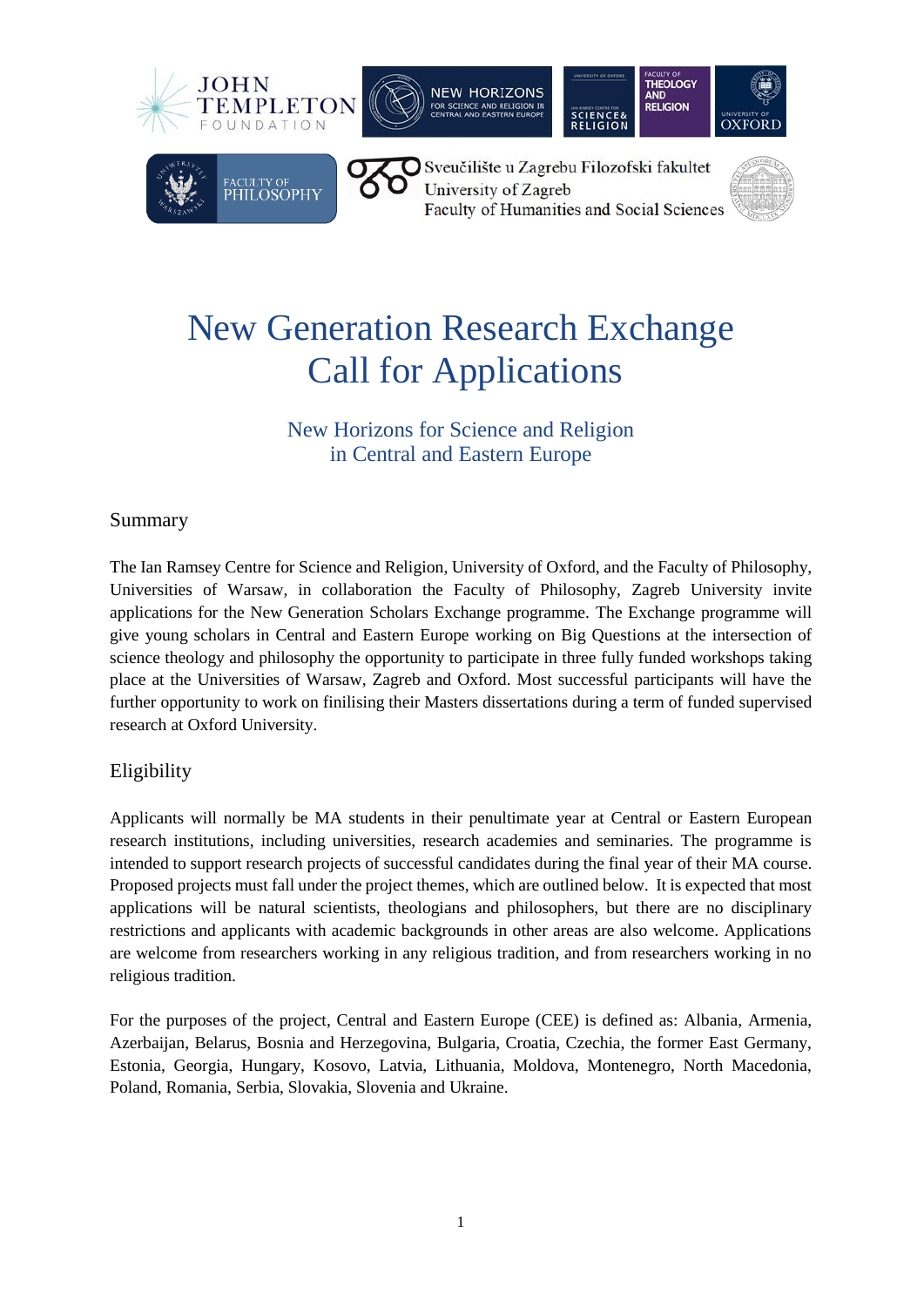#### Supported Research Themes

The programme will support research which engages with Big Questions at the intersection of science theology and philosophy. Applicants will be expected to engage with recent developments in their disciplines, and demonstrate a high standard of academic rigor. The Project encourages applications that fall within three broad themes: science and religion in the CEE context; reason and faith; and persons, mind and cosmos. Suitable topics include:

- The significance of theological traditions for scientific practice today;
- The relations of brains, minds and human persons;
- Whether physical cosmology can explain the origin of the cosmos;
- The role of religion in the historical development of science;
- The place of values in the natural world;
- How the history of CEE has influenced views on science and religion;
- Free will and scientific determinism and/or divine foreknowledge;
- Empirical psychology and the second person perspective;
- Phenomenological approaches to religion;
- Understanding notions of God, good and evil in a scientific age.

For further example areas, applicants are strongly encouraged to visit the Ian Ramsey Centre's website where example areas of interest for the New Horizons for Science and Religion in Central and Eastern Europe project as a whole are listed.

#### Activities

Successful candidates will participate in a series of three masterclasses during the course of the final year of their MA. The meetings will take place over two days at the Universities of Zagreb, Warsaw, and Oxford. Participants will have the opportunity to discuss their work as a group and with IRCappointed tutors, as well as participate in seminars led by prominent visiting speakers. The Fellowship will cover all the costs of participating in each masterclass including travel and accommodation.

At each meeting participants will give presentations on the progress of their research and receive feedback from the IRC-appointed tutors. Each participant's progress will be evaluated, and the two most promising researchers will receive funding for completing their research during a term at Oxford University, where they will be able to work closely with a secondary supervisor on finishing their research. The remaining Scholars will have the opportunity take part in an exchange through the CEEPUS network (conditional on their home institutions being part of the network) to finish work on their research at a chosen academic institution within CEE where they will be able to attend classes bearing directly on their work.

The programme will cover travel and accommodation for each masterclass. The research scholarships at Oxford University will cover accommodation, living costs, college fees, and supervision.